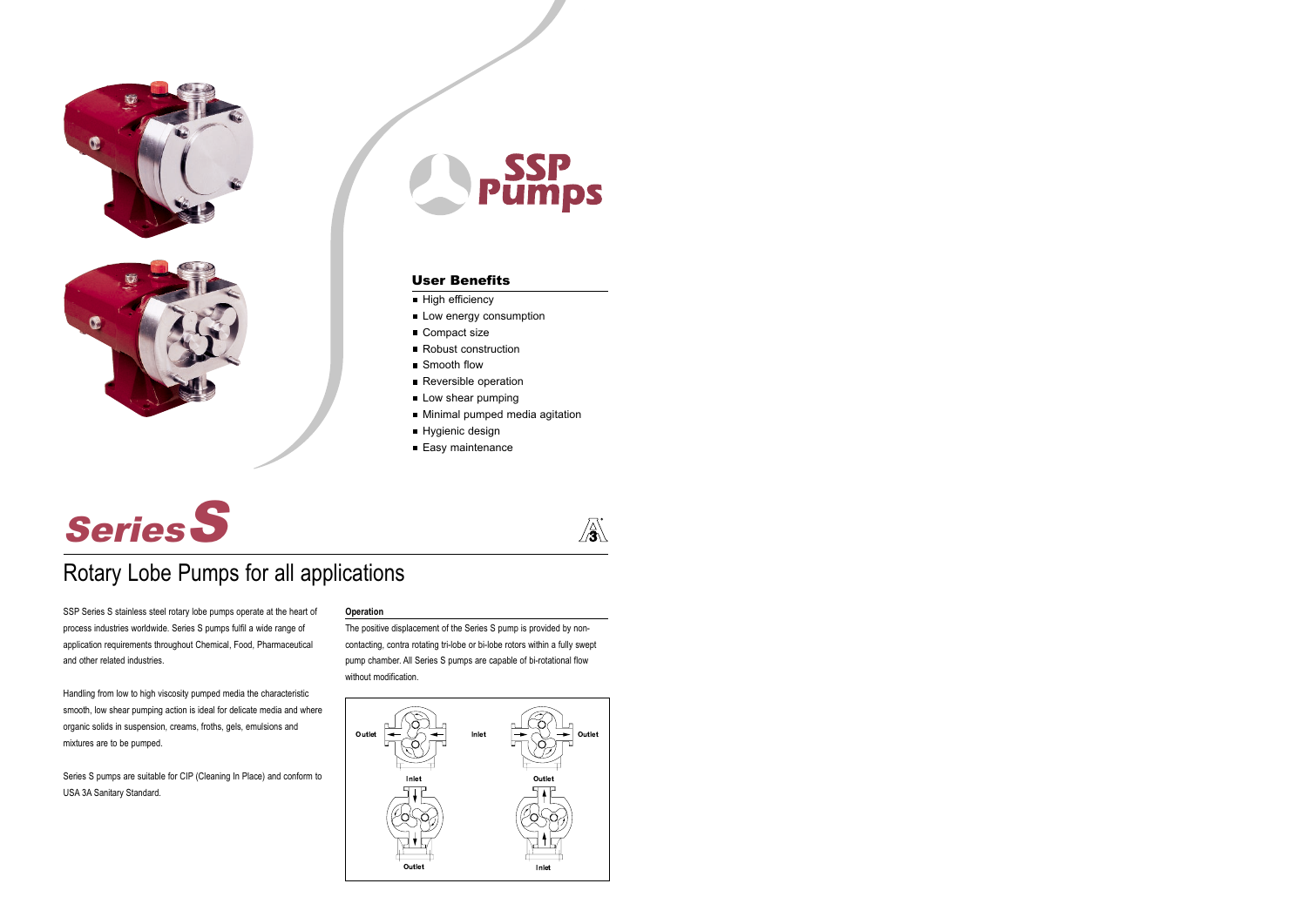#### **Performance**

The Series S pump range has twelve pump head displacements ranging from 0.053 litres/rev to 3.53 litres/rev.

- $\blacksquare$  Flow rates up to 106 m<sup>3</sup>/h
- Differential pressures up to 20 bar
- Port sizes from 25 mm to 150 mm diameter

*High Volumetric Efficiency* - The Series S pump offers high efficiency transfer of low, medium and high viscosity pumped media. This important aspect of performance is achieved by maintaining high accuracy and repeatability of component part manufacture, thereby maximising shaft rigidity and minimising the effects of thermal expansion within the pump gearbox. This combination allows the optimum pump head geometry to be achieved which, in turn, maximises volumetric efficiency.

*Low NPSH* - The Series S pump with standard port connections has full through-bore inlet and outlet ports to International Standards. This reduces inlet and outlet port losses, thereby lowering NPSH requirements.

# **Basic Design**

The Series S pump with its modular design giving a choice of 44 models, provides for greater application flexibility and cost effective easy maintenance.

*Pumphead* - All metallic pumped media wetted components are manufactured in 316L type stainless steel. The Series S in standard specification has tri-lobe rotors available in three temperature ratings, allowing the pump to be operated at maximum temperatures of 70°C, 130°C and 200°C for both process and CIP.

> **Pump Protection Unit (PPU)** - supplied as an alternative to mechanical relief valves. Incorporating micro-controller technology the PPU detects and reacts to changes in load conditions.

*Shafts* - 316L Stainless steel shafts are used for pressures up to 10 bar. Higher pressures up to 20 bar are attained by the use of high strength duplex stainless steel.

*Gearbox* - The Series S pump has a robust cast iron gearbox with a universal design for models S1 to S4. This gives the flexibility of mounting pumps with the inlet and outlet ports in either a vertical or horizontal plane by changing the foot and its position. The Series S models S5 and S6 have a choice of two dedicated gearbox castings, which allows the inlet and outlet ports to be in either the vertical or horizontal plane.

#### **Pump overload protection**

For essential overload protection to protect pump, drive unit and also limit pressure build up within associated process equipment. **Pressure relief valve** - supplied as an integral part of the pump and not requiring any external pipework. The design is such that the valve mechanism is isolated from the pumped media. Mechanical or pneumatic operation is available for both pressure/safety and cleaning bypass.

- Screwed male connections to all major standards including BSP, DIN11851, IAMD/3A, ISS/IDF, NPT, Rdg, RJT, SMS, Tri-clamp and more.
- Flange connections to all major standards including ASA/ANSI150, BS4504/DIN2533, BS10E and more.
- Enlarged diameter and rectangular ports for handling very high viscosity products.

#### **Surface finish and coatings**

To enhance standard surface finish or for hygiene purposes, the pumphead and rotors may be electro polished. For abrasive applications the stainless steel pumphead and rotors may be supplied with a tungsten carbide coating or other surface hardening treatment to increase wear resistance.

#### **Interchangeable rotors**

Mathematically defined profile and precision manufacture ensure interchangeability of rotors with sealed involute splines giving accurate position, location and positive rotor drive.

Option of bi-lobe rotors in stainless steel for handling products containing large delicate solids, or bi-lobe rotors manufactured from non-galling alloy for increased efficiencies. Elastomeric tri-lobe rotors can also be offered where the application dictates.

# **Pumped media seals**

The optimum primary seal can be chosen to match the pumped media and duty conditions. Single or double mechanical seals include flushed or aseptic variants. For arduous duties hard faced seal materials such as tungsten carbide or silicon carbide can be used. Packed glands offer a simple, low cost, and easy to maintain controlled leakage sealing arrangement.

Pumped media wetted elastomers are EPDM, NBR, FPM all FDA conforming or PTFE for chemical applications.

# **Heating / Cooling devices**

These are primarily used for heating the pumphead so as to maintain the pumped media viscosity and reduce risk of any crystallisation/ solidification. They may also be used for cooling purposes when required.

# **Connections**

# Comprehensive choice covering

# **Motorised pump units**

Pumps may be supplied fully motorised with fixed or variable speed drives including appropriate control systems if required, mounted on either mild or stainless steel baseplates. In addition to electric motor drives, hydraulic, pneumatic, diesel or petrol powered prime movers can be fitted.



# **Specification Options**



| <b>Pump Model</b> |                                                     | <b>Inlet and Outlet Connections</b>       | <b>Displacement</b> | <b>Differential</b><br><b>Pressure</b> | <b>Maximum</b><br><b>Speed</b> | Weight                 |                 |  |  |  |
|-------------------|-----------------------------------------------------|-------------------------------------------|---------------------|----------------------------------------|--------------------------------|------------------------|-----------------|--|--|--|
|                   | <b>Standard Port</b><br><b>Connection</b>           | <b>Enlarged Port</b><br><b>Connection</b> |                     |                                        |                                | <b>Bare Shaft Pump</b> |                 |  |  |  |
|                   | <b>Size</b>                                         | <b>Size</b>                               |                     |                                        |                                | Horizontal             | <b>Vertical</b> |  |  |  |
|                   | (International Standards) (International Standards) |                                           |                     |                                        |                                | Porting (H)            | Porting (V)     |  |  |  |
|                   | mm                                                  | mm                                        | litres/rev          | bar                                    | rev/min                        | kg                     | kg              |  |  |  |
| S1-0005-*08       | 25                                                  |                                           | 0.053               | 8                                      | 1000                           | 15                     | 16              |  |  |  |
| S1-0008-*05       | 25                                                  | 40                                        | 0.085               | 5                                      | 1000                           | 17                     | 18              |  |  |  |
| S2-0013-*10       | 25                                                  | 40                                        | 0.128               | 10                                     | 1000                           | 28                     | 30              |  |  |  |
| S2-0013-*15       | 25                                                  | 40                                        | 0.128               | 15                                     | 1000                           | 28                     | 30              |  |  |  |
| S2-0018-*07       | 40                                                  | 50                                        | 0.181               | 7                                      | 1000                           | 29                     | 31              |  |  |  |
| S2-0018-*10       | 40                                                  | 50                                        | 0.181               | 10                                     | 1000                           | 29                     | 31              |  |  |  |
| S3-0027-*10       | 40                                                  | 50                                        | 0.266               | 10                                     | 1000                           | 53                     | 56              |  |  |  |
| S3-0027-*15       | 40                                                  | 50                                        | 0.266               | 15                                     | 1000                           | 53                     | 56              |  |  |  |
| S3-0038-*07       | 50                                                  | 65                                        | 0.384               | 7                                      | 1000                           | 56                     | 59              |  |  |  |
| S3-0038-*10       | 50                                                  | 65                                        | 0.384               | 10                                     | 1000                           | 56                     | 59              |  |  |  |
| S4-0055-*10       | 50                                                  | 65                                        | 0.554               | 10                                     | 1000                           | 105                    | 111             |  |  |  |
| S4-0055-*20       | 50                                                  | 65                                        | 0.554               | 20                                     | 1000                           | 105                    | 111             |  |  |  |
| S4-0079-*07       | 65                                                  | 80                                        | 0.79                | 7                                      | 1000                           | 110                    | 116             |  |  |  |
| S4-0079-*15       | 65                                                  | 80                                        | 0.79                | 15                                     | 1000                           | 110                    | 116             |  |  |  |
| S5-0116-*10       | 65                                                  | 80                                        | 1.16                | 10                                     | 600                            | 152                    | 152             |  |  |  |
| S5-0116-*20       | 65                                                  | 80                                        | 1.16                | 20                                     | 600                            | 152                    | 152             |  |  |  |
| S5-0168-*07       | 80                                                  | 100                                       | 1.68                | 7                                      | 600                            | 160                    | 160             |  |  |  |
| S5-0168-*15       | 80                                                  | 100                                       | 1.68                | 15                                     | 600                            | 160                    | 160             |  |  |  |
| S6-0260-*10       | 100                                                 | 100                                       | 2.60                | 10                                     | 500                            | 260                    | 260             |  |  |  |
| S6-0260-*20       | 100                                                 | 100                                       | 2.60                | 20                                     | 500                            | 260                    | 260             |  |  |  |
| S6-0353-*07       | 100                                                 | 150                                       | 3.53                | $\overline{7}$                         | 500                            | 265                    | 265             |  |  |  |
| S6-0353-*15       | 100                                                 | 150                                       | 3.53                | 15                                     | 500                            | 265                    | 265             |  |  |  |

\* = H or V

H = Horizontal Porting

V = Vertical Porting